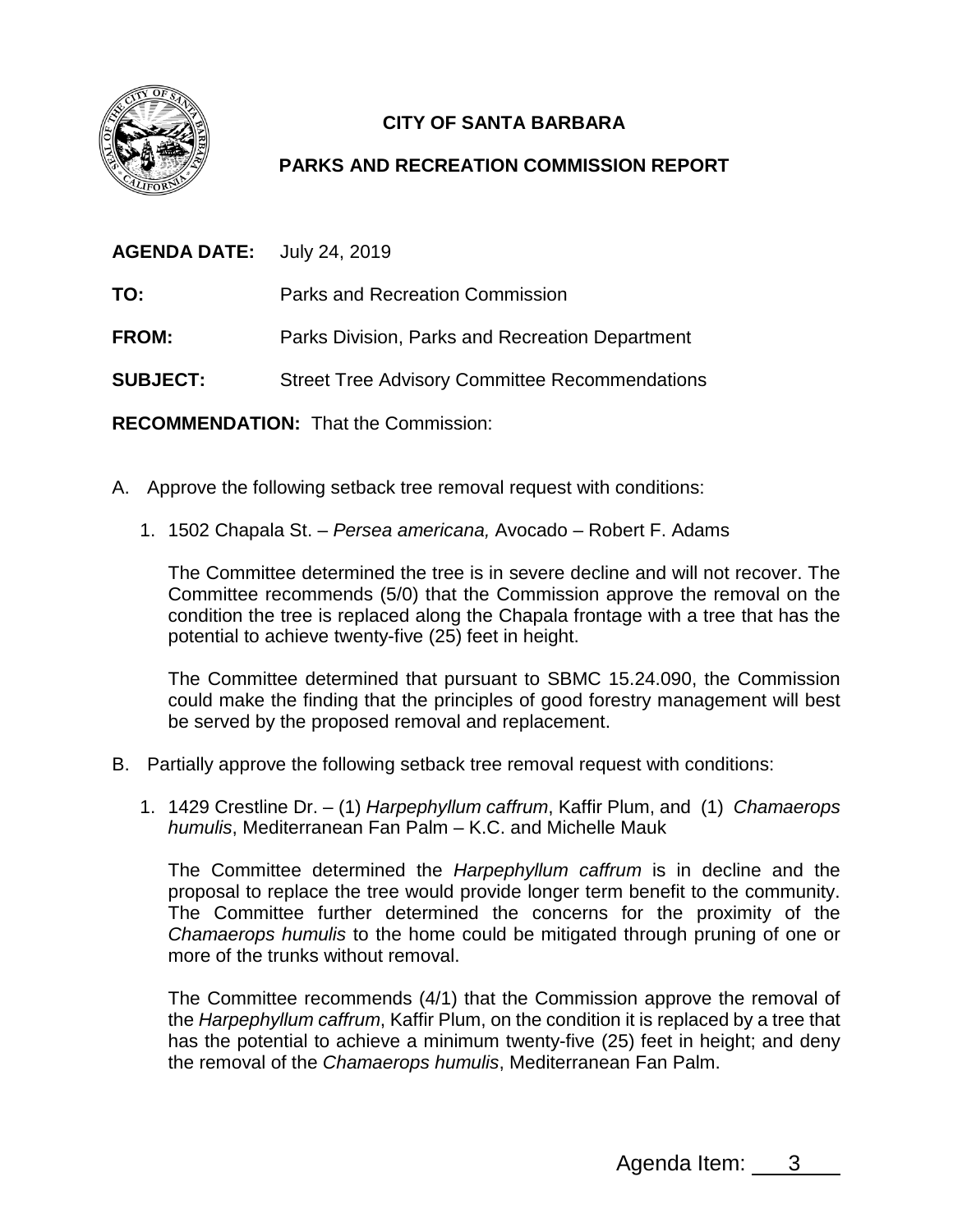The Committee determined that pursuant to SBMC 15.24.090, the Commission could make the findings that the principles of good forestry management will best be served, and that the neighborhood would not be materially affected by the removal and replacement of the *Harpephyllum caffrum*, Kaffir Plum.

- C. Approve the following setback tree removal request without conditions:
	- 1. 431 Old Coast Highway (2) *Syagrus romanzoffianum,* Queen Palms, and (1) *Washingtonia robusta,* Mexican Fan Palm – Eric Goodall

The Commission reviewed the Old Coast Highway Pedestrian Improvement Project (Project) twice before, once for Phase One and once for Phase Two. The tree removal request before the Commission today is a second request for Phase Two.

The Project is installing sidewalk in locations where none existed as part of Measure A Safe Routes to School. The property at this location has a higher grade than the roadway, therefore grading and retaining walls will be required to make space for the new sidewalks.

The Committee determined the trees would be destabilized by the necessary grading and retaining wall. The Committee recommends (4/0) that the Commission approve the removals. Member Cunningham recused himself.

The Committee determined that pursuant to SBMC 15.24.090, the Commission could make the finding that a reasonable and practical development of the property requires removal of the trees.

- D. Deny the following setback tree removal request without prejudice:
	- 1. 3360 Braemar Dr. *Sequoia sempervirens,* Coast Redwood Alex and Kristin Brodie

The Committee determined the health of the tree is not ideal; however, it could be improved through additional irrigation. The Committee also would like to reconsider this request if the applicant obtains an Arborist Report on the condition of the tree and the impacts of the adjacent trench on the future stability and health of the tree.

The Committee recommends (5/0) that the Commission deny the tree removal without prejudice.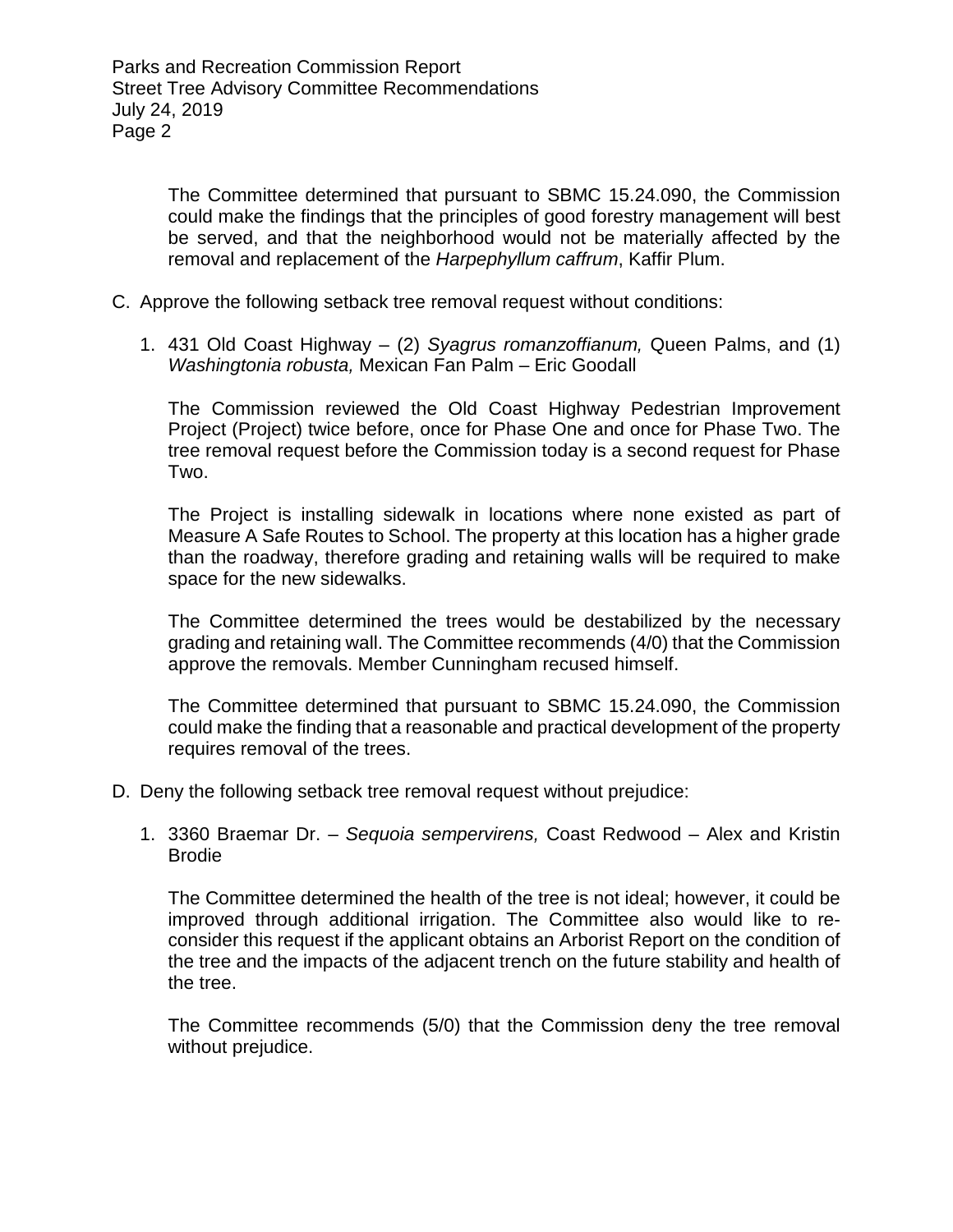Parks and Recreation Commission Report Street Tree Advisory Committee Recommendations July 24, 2019 Page 3

- E. Deny the following setback tree removal requests:
	- 1. 2920 Hermosa Rd. *Syagrus romanzoffianum,* Queen Palm Larry Niday

The Committee determined that the relocation of the wall is not reasonable since there is plenty of room on the other side of the driveway, and that none of the other findings pursuant to SBMC 15.24.090 fit the circumstances of this request. The Committee recommends (5/0) that the Commission deny the removal.

2. 115 Coronada Circle – (3) *Liquidambar styraciflua,* American Sweetgum – Karen McElwain

The trees are exhibiting signs of wet wood disease. American Sweetgum commonly show signs of this disease. It is not a disease that will kill trees unless left unchecked. The best practice to improve the health of trees in this condition is to increase available water in the root zone. The Committee commented that the health of the trees could be improved with additional watering.

The Committee determined the trees are reasonably healthy and the removal of these trees would be a material loss to the neighborhood. The Committee further determined that none of the findings pursuant to SBMC 15.24.090 fit the circumstances of this request. The Committee recommends (5/0) that the Commission deny the removals.

- F. Deny the following street tree removal request without prejudice:
	- 1. 820 Lowena Dr. *Dracaena draco,* Dragon Tree Matthew Firestone

The property owner adjacent to the location of the tree is undertaking public sidewalk improvements along Lowena Drive. The plans for these improvements neglected to take into account the Dragon Tree. During construction, the Public Works Department brought the tree to the attention of the Parks Division.

The Committee recommends (5/0) that the Commission deny the removal without prejudice. The Committee would like to re-consider the request if other options for ADA access cannot be achieved to preserve the tree.

- **ATTACHMENTS:** 1. 1502 Chapala St.
	- 2. 1429 Crestline Dr.
	- 3. 431 Old Coast Highway
	- 4. 3360 Braemar Dr.
	- 5. 2920 Hermosa Rd
	- 6. 115 Coronada Cir.
	- 7. 820 Lowena Dr.